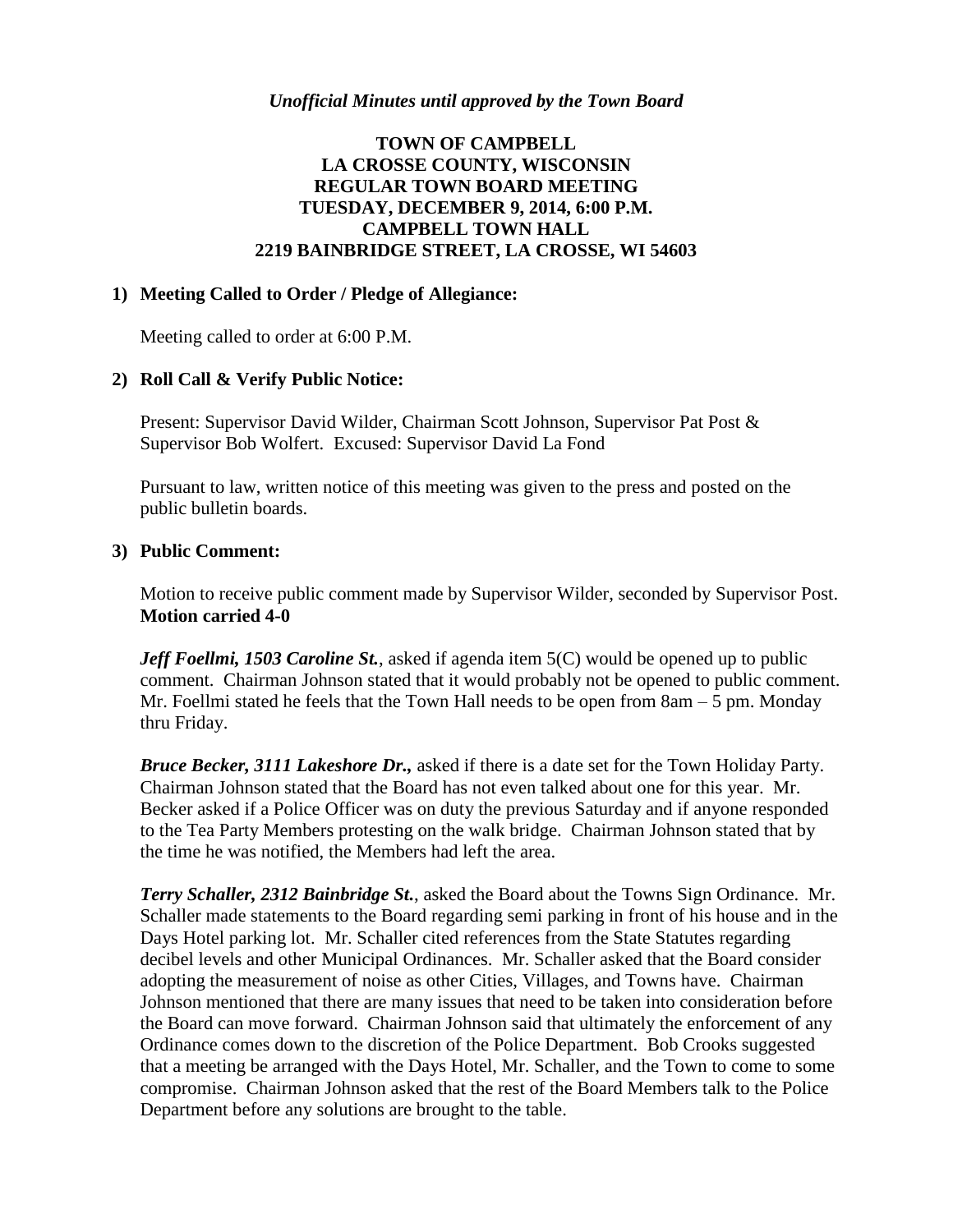*State Representative Jill Billings* gave an update to the Board regarding things coming forward at the State level. Representative Billings also updated the Board regarding the pit next to Kwik Trip. Representative Billings stated that any proposal should come from the Town and that it would be very difficult to accomplish. Chairman Johnson commented to Rep. Billings about the Towns Transportation aids from the State.

Motion to close public comment made by Supervisor Post, seconded by Supervisor Wolfert. **Motion carried 4-0**

- **4) Consent Agenda: (All items listed are considered routine and will be enacted with one motion. There will be no separate discussion of these items unless a Board member so requests, in which case the item will be removed from the Consent Agenda and be considered on the Regular Agenda).**
	- **A) Approval of Minutes:** Regular Town Board Meeting 11/11/2014, Special Town Board Meeting 11/13/2014, 2015 Budget Meeting 11/19/2014, Special town Board Meeting 11/25/2014

## **B) Plan Commission Meeting Recommendations: 12/02/2014**

**1)** Appeal #11-2014 CONDITIONAL USE PERMIT **(Recommendation to extend Conditional Use Permit by two years)**

# **C) Payment of Bill:**

Motion to approve the Consent Agenda made by Supervisor Wolfert, seconded by Supervisor Wilder. **Motion carried 4-0**

# **5) Business:**

**A)** Approval of a Temporary Class "B" Retailer's License for 3 Rivers Bass Club for January 24, 2015 at Nelson Park.

Motion to approve a Temporary Class "B" Retailer's License for 3 Rivers Bass Club for January 24, 2015 at Nelson Park made by Supervisor Post, seconded by Supervisor Wolfert. **Motion carried 4-0**

**B)** Discussion and possible action to update Town of Campbell computer network.

Clerk Hawkins presented proposals from EO Johnson, MCS Networks, and Denny and Associates. Clerk Hawkins mentioned that the proposal included a server that would host the Town Office, Police Department, Maintenance, and Fire Department. The network would also include centralized storage for all data and backup options. The proposals would also include new hardware and computers to replace some of the outdated components.

Motion to holdover until next scheduled Board Meeting made by Supervisor Post, seconded by Supervisor Wolfert. **Motion carried 4-0**